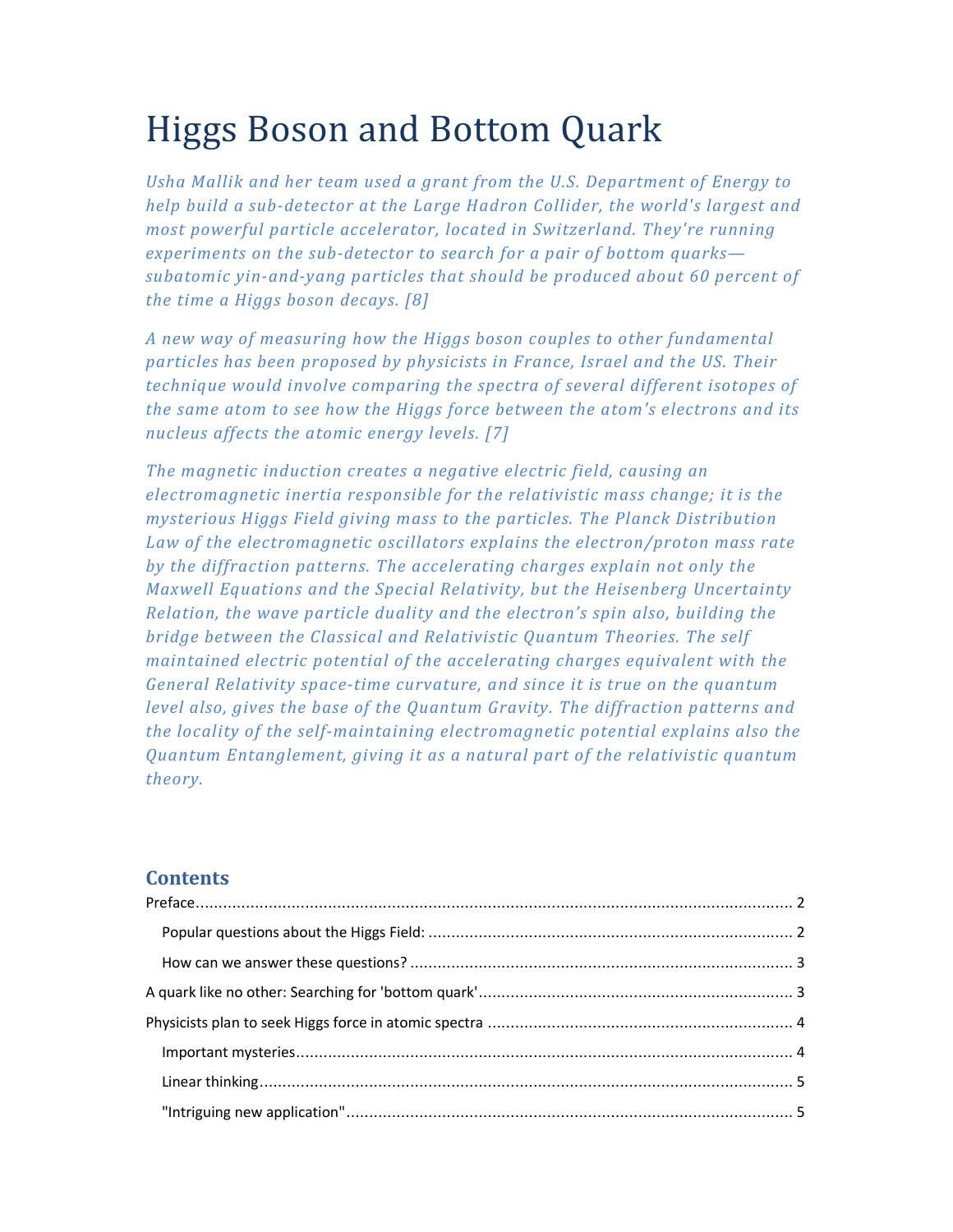#### Author: George Rajna

# **Preface**

# **Popular questions about the Higgs Field:**

1.) If the Higgs field is responsible for imbuing particles with mass, and mass is responsible for gravity, is it possible that the Higgs field will provide the missing link between general relativity and quantum mechanics i.e. could the Higgs field be the basis of a quantum theory of gravity?

2.) Can the theoretical Higgs Field be used as the "cause" of relativistic momentum or relativistic kinetic energy of a moving body?

3.) Does Einstein's General Relativity need to be adjusted for the Higgs field?

4.) Since the Higgs field gives most particles mass, and permeates all space, then GR needs the Higgs field to be a theory of space?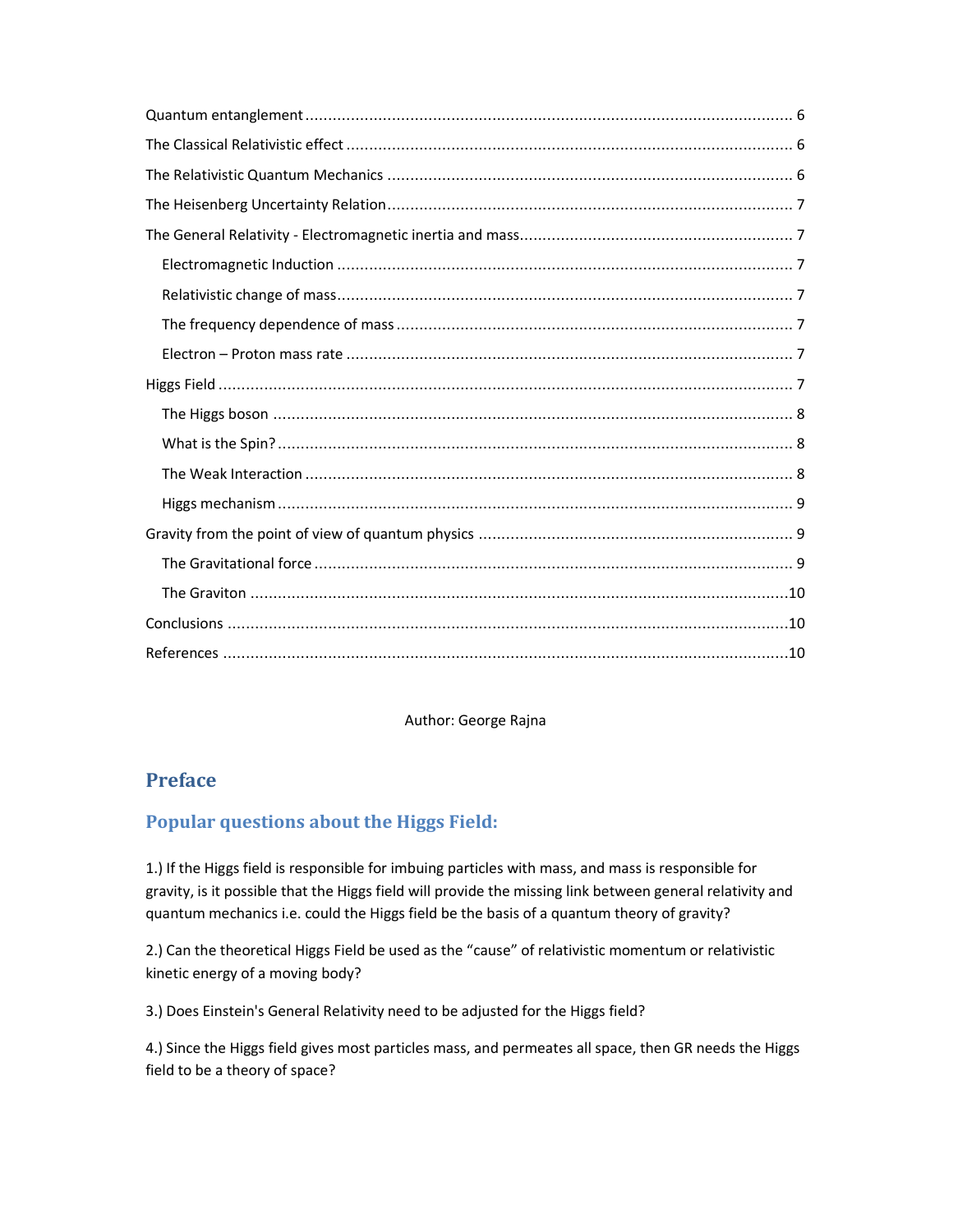5.) So where GR is highly curved, the Higgs field is also curved? And does a highly curved Higgs field affect the way particles acquire mass? For that matter, a curved space-time would also curve electromagnetic field?

#### **How can we answer these questions?**

There is an explanation of the magnetic effect caused by the electric current from the observed effects of the accelerating electrons, causing naturally the experienced changes of the electric field potential along the electric wire. The charge distribution is lowering in the reference frame of the accelerating charges linearly: ds/dt = at (time coordinate), but in the reference frame of the current it is parabolic:  $s = a/2 t^2$  (geometric coordinate). The accelerating electrons explain not only the Maxwell Equations and the Special Relativity, but the Heisenberg Uncertainty Relation, the wave particle duality and the electron's spin also, building the bridge between the Classical and Quantum Theories. [1]

One origin of the Quantum Physics is the Planck Distribution Law of the electromagnetic oscillators, giving equal intensity for 2 different wavelengths on any temperature. Any of these two wavelengths will give equal intensity diffraction patterns, building different asymmetric constructions, for example proton - electron structures (atoms), molecules, etc. Since the particles are centers of diffraction patterns they also have particle – wave duality as the electromagnetic waves have. The Electroweak Interaction shows that the Weak Interaction is basically electromagnetic in nature. The arrow of time shows the entropy grows by changing the temperature dependent diffraction patterns of the electromagnetic oscillators. [2]

# **A quark like no other: Searching for 'bottom quark'**

A University of Iowa physicist is at the forefront of the search for a missing particle that could prove whether the Higgs boson—believed to give mass to all matter—exists.

Usha Mallik and her team used a grant from the U.S. Department of Energy to help build a subdetector at the Large Hadron Collider, the world's largest and most powerful particle accelerator, located in Switzerland. They're running experiments on the sub-detector to search for a pair of bottom quarks—subatomic yin-and-yang particles that should be produced about 60 percent of the time a Higgs boson decays.

Evidence of these bottom quarks would confirm the existence of the Higgs boson, sometimes referred to as the "God particle." The Higgs' apparent discovery in 2012 seemed to support the Standard Model, the prevailing theory in physics about how the laws governing the universe work.

But since that find, there's been a hitch: The bottom quarks expected to arise from a Higgs boson's decay have yet to be seen, and scientists need that to happen to know for sure the Higgs, in fact, exists.

"Until we're sure whether it's a Standard Model Higgs or an imposter mixed with another kind of Higgs, we are desperate to learn what is beyond the Standard Model. The Higgs is our window beyond the Standard Model," Mallik says.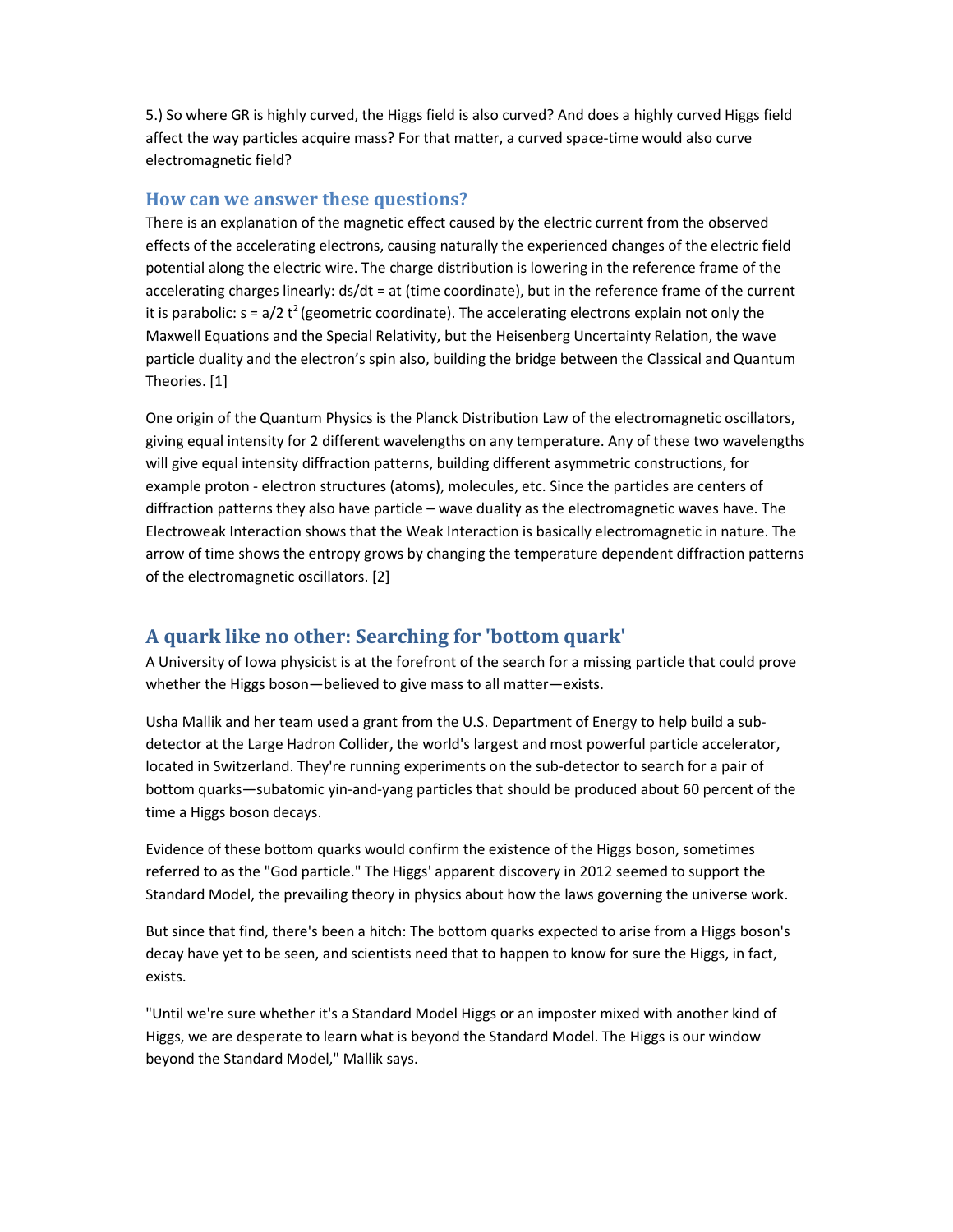Still, the quest remains complicated: A Higgs boson is created about once in 10 trillion tries. Moreover, Higgs bosons decay into other particles almost instantly after they are produced, which makes detecting and defining their decaying constituents—such as the bottom quarks—even more challenging.

Mallik and her team hope to observe bottom quarks by following the post-collision clutter that arises from the decay of the Higgs or other new heavy particles similar to it.

"It's basically identifying, picking that needle in the haystack while not getting fooled by something else," says Mallik, who spent the past academic year at ATLAS, one of four particle detectors at the Large Hadron Collider. "That is the challenge."

Mallik, three postdoctoral researchers, a graduate student, and a software engineer from the UI have all been at ATLAS sifting through the voluminous data produced by the collisions. Their work is funded through the High Energy Physics program, part of the U.S. Department of Energy's Office of Science.

Anindya Ghosh, a first-year UI graduate student from India joined Mallik's group in 2015 after hearing her speak the year before at the Indian Institute of Technology in Madras, India. Ghosh worked with the ATLAS experiments over most of last summer.

He calls it "a fantastic place" to be, with hundreds of scientists, students, and teachers joined in the same quest.

"It's a really great opportunity for a new student like me to learn from the experts," Ghosh says.

The attempt to understand the underpinnings of the universe—and human existence—has always fascinated Mallik.

"It's always interested me," she says. "How did we come into being? What led to our universe? It's a fundamental question in many forms." [8]

# **Physicists plan to seek Higgs force in atomic spectra**

A new way of measuring how the Higgs boson couples to other fundamental particles has been proposed by physicists in France, Israel and the US. Their technique would involve comparing the spectra of several different isotopes of the same atom to see how the Higgs force between the atom's electrons and its nucleus affects the atomic energy levels.

The effect of the Higgs force is tiny, but the researchers say the test would involve technologies that already exist and that some of the required measurements have already been made. The measurement would provide important information about how the Higgs couples to electrons and quarks, and would complement data gleaned from collisions using the Large Hadron Collider (LHC) at CERN.

#### **Important mysteries**

After discovering the Higgs boson at the LHC in 2012, particle physicists now want to understand how it couples to matter such as electrons and quarks. Any deviations in these couplings from the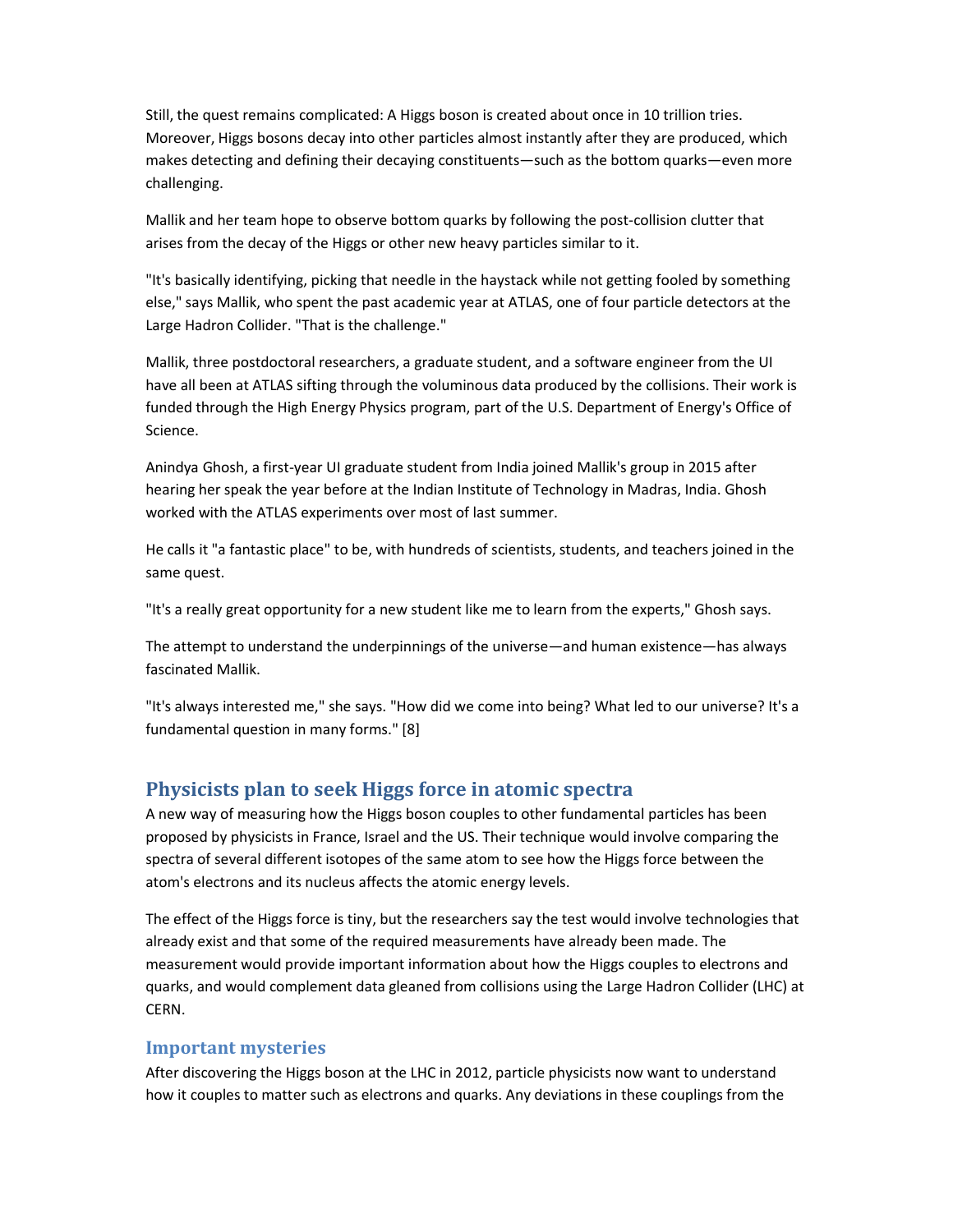Standard Model of particle physics could reveal whether the Higgs mechanism is responsible for the masses of charged fermions, including the electron. A new way of measuring these deviations has been proposed by Cédric Delaunay of the CNRS, France, Roee Ozeri and Gilad Perez of the Weizmann Institute of Science in Israel and Yotam Soreq of the Massachusetts Institute of Technology in the US.

According to the Standard Model, the Higgs coupling creates an attractive force between the electron and the nucleus. This force decays rapidly with distance from the nucleus, which means it will have a much greater effect on electrons in S orbitals (which overlap the nucleus) than on electrons in P, D or F orbitals (which do not). The energies of photons emitted when an electron moves from a P, D or F orbital to an S orbital would therefore be greater than if the Higgs force were not present.

One way of looking for this difference would be to use different isotopes of the same nucleus. As the isotopes would have different numbers of neutrons, the Higgs force should be greater for those isotopes with more neutrons. That would lead to a difference in energy between the same atomic transition in different isotopes – the Higgs shift.

#### **Linear thinking**

The problem is that there are other isotopic differences in atomic spectra that are much larger than those related to the Higgs force. The mass shift (MS) is related to the effect of the different masses of isotopic nuclei and the field shift (FS) to the different charge distributions found in different isotopes. While the MS and FS are fiendishly hard to calculate, there is a well-known linear relationship that links the FS and MS parameters to the observed shifts.

The team's idea is to measure the shifts of two different transitions in four isotopes of the same atom and display the data on a "King plot". If there is no Higgs coupling, the data will be represented by a straight line. But if there is a Higgs coupling – and it is described by the Standard Model – there will be a tiny deviation from a straight line. It is likely that this deviation will be too small to measure, but if the Higgs coupling is much larger than predicted by the Standard Model, the researchers say it should be measureable using state-of-the-art atomic spectroscopy.

Delaunay and Soreq told physicsworld.com that such a measurement could provide important information to particle physicists who are trying to understand how the Higgs couples to quarks and electrons – something that will be difficult to extract from LHC collision data. "The method we propose is an example – the first one as far as we know – of how table-top experiments may give us complementary information," they explain. "This is important to better understand the origin of the mass of the building blocks of matter – is it the Higgs mechanism, or other, unknown sources?"

# **"Intriguing new application"**

"Qualitatively, their arguments make sense," says Andrei Derevianko of the University of Nevada, Reno. "However, detailed atomic-structure analysis is needed – and they are clearly aware of this need – to make sure that the effect is indeed as large as they claim."

Marianna Safronova of the University of Delaware also thinks that the proposal could be viable, but points out that a successful experiment would have to accurately separate the effects of the weak interaction. She also agrees with the team's conclusion that ytterbium isotopes would be a good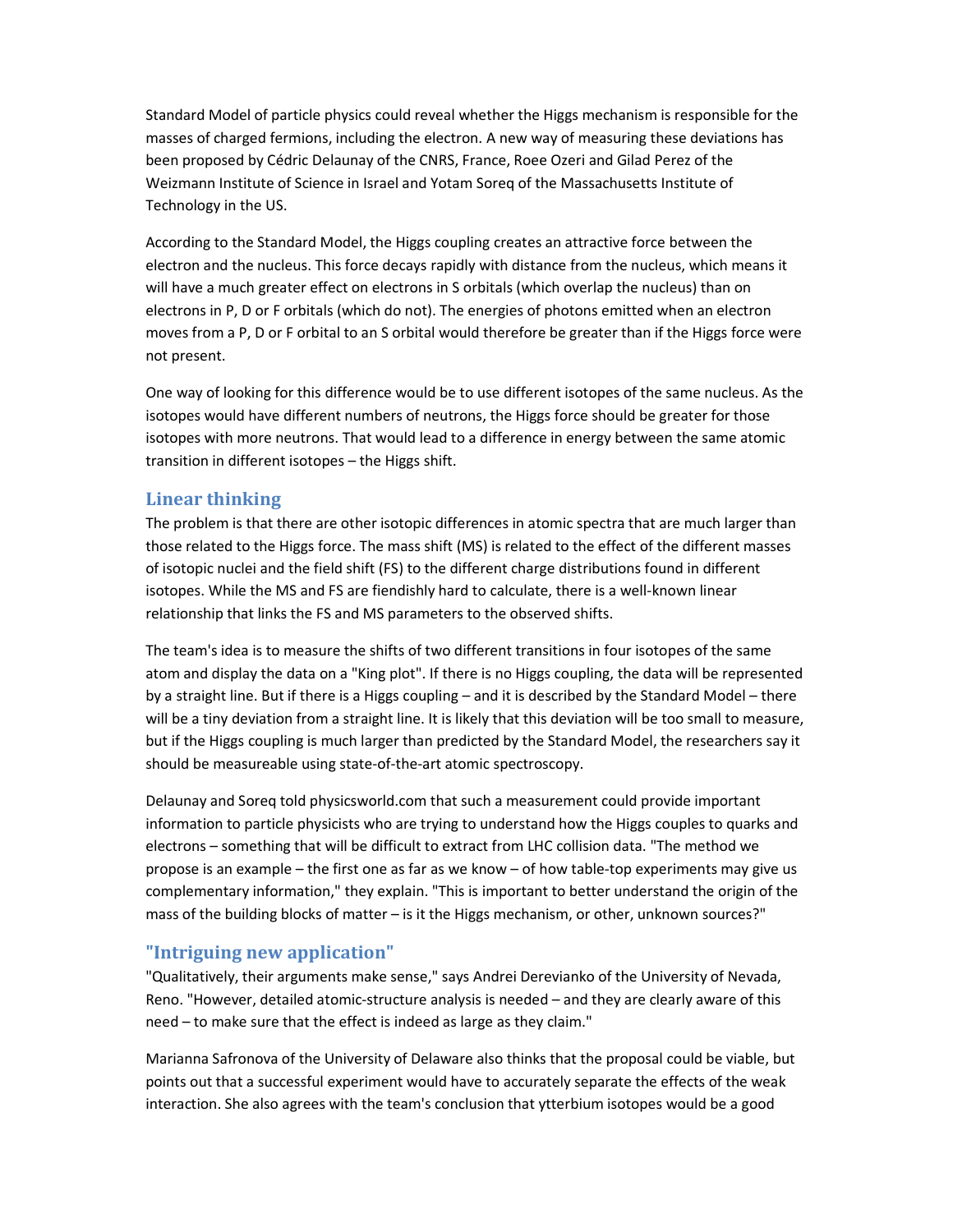place to look for the effect, buts adds that calcium may be another viable candidate. Dmitry Budker, an experimental physicist at the University of California, Berkeley, told physicsworld.com that he plans to collaborate with the team to try to make the measurements. "It is not yet clear what specific atomic system – which atoms and/or ions – will be best for this, and so it is also not clear where the experiments will be done. I see an exciting possibility of potentially doing these tests in a range of systems and at different laboratories and facilities." [7]

#### **Quantum entanglement**

Measurements of physical properties such as position, momentum, spin, polarization, etc. performed on entangled particles are found to be appropriately correlated. For example, if a pair of particles is generated in such a way that their total spin is known to be zero, and one particle is found to have clockwise spin on a certain axis, then the spin of the other particle, measured on the same axis, will be found to be counterclockwise. Because of the nature of quantum measurement, however, this behavior gives rise to effects that can appear paradoxical: any measurement of a property of a particle can be seen as acting on that particle (e.g. by collapsing a number of superimposed states); and in the case of entangled particles, such action must be on the entangled system as a whole. It thus appears that one particle of an entangled pair "knows" what measurement has been performed on the other, and with what outcome, even though there is no known means for such information to be communicated between the particles, which at the time of measurement may be separated by arbitrarily large distances. [6]

# **The Classical Relativistic effect**

The moving charges are self maintain the electromagnetic field locally, causing their movement and this is the result of their acceleration under the force of this field.

In the classical physics the charges will distributed along the electric current so that the electric potential lowering along the current, by linearly increasing the way they take every next time period because this accelerated motion. [1]

# **The Relativistic Quantum Mechanics**

The same thing happens on the atomic scale giving a dp impulse difference and a dx way difference between the different part of the not point like particles.

Commonly accepted idea that the relativistic effect on the particle physics it is the fermions' spin another unresolved problem in the classical concepts. If the electric charges can move only with accelerated motions in the self maintaining electromagnetic field, once upon a time they would reach the velocity of the electromagnetic field. The resolution of this problem is the spinning particle, constantly accelerating and not reaching the velocity of light because the acceleration is radial.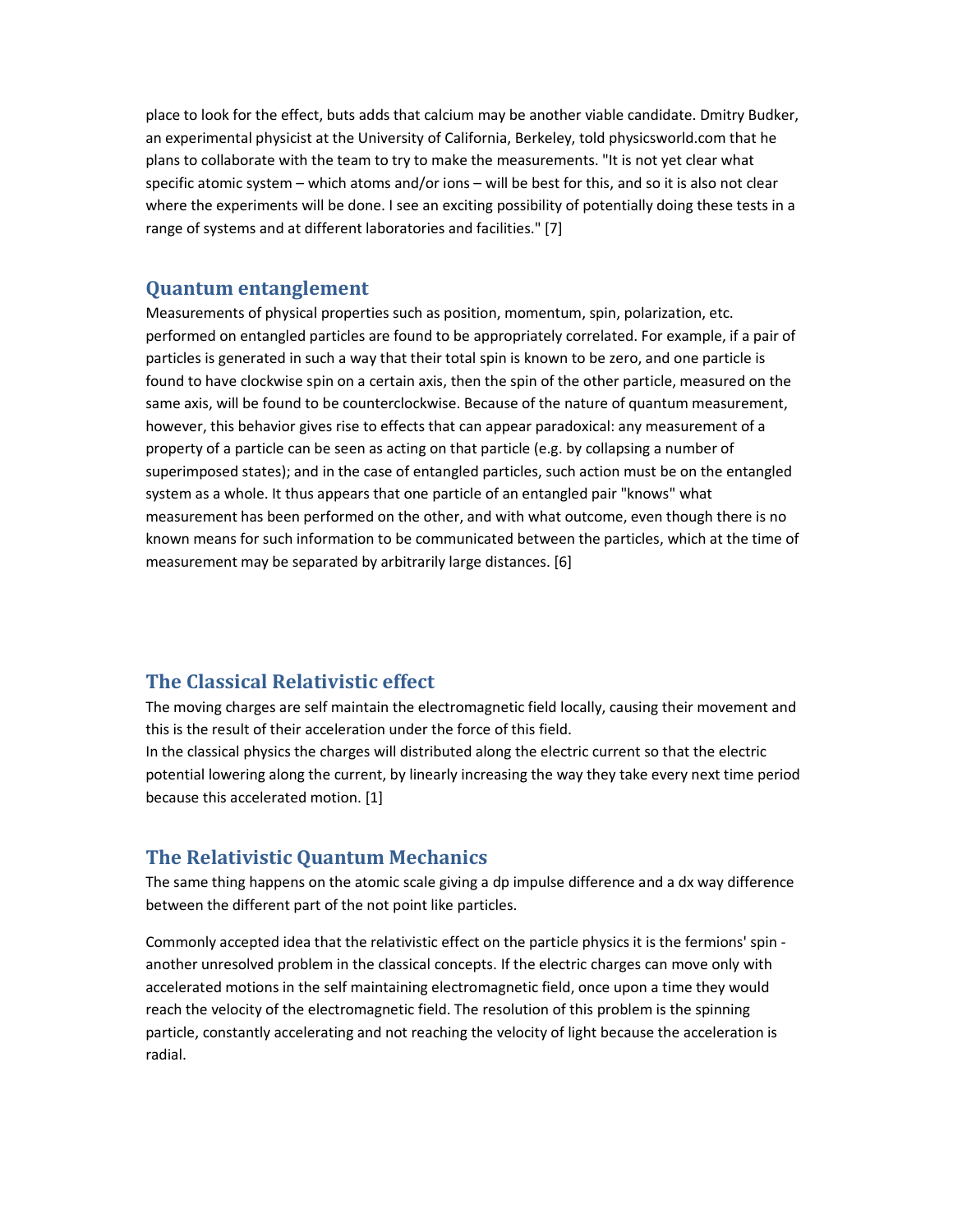# **The Heisenberg Uncertainty Relation**

I think that we have a simple bridge between the classical and quantum mechanics by understanding the Heisenberg Uncertainty Relations. It makes clear that the particles are not point like but have a dx and dp uncertainty.

# **The General Relativity - Electromagnetic inertia and mass**

#### **Electromagnetic Induction**

Since the magnetic induction creates a negative electric field as a result of the changing acceleration, it works as an electromagnetic inertia, causing an electromagnetic mass. [1]

# **Relativistic change of mass**

The increasing mass of the electric charges the result of the increasing inductive electric force acting against the accelerating force. The decreasing mass of the decreasing acceleration is the result of the inductive electric force acting against the decreasing force. This is the relativistic mass change explanation, especially importantly explaining the mass reduction in case of velocity decrease.

# **The frequency dependence of mass**

Since  $E = h\nu$  and  $E = mc^2$ ,  $m = h\nu$  / $c^2$  that is the *m* depends only on the *v* frequency. It means that the mass of the proton and electron are electromagnetic and the result of the electromagnetic induction, caused by the changing acceleration of the spinning and moving charge! It could be that the *m<sup>o</sup>* inertial mass is the result of the spin, since this is the only accelerating motion of the electric charge. Since the accelerating motion has different frequency for the electron in the atom and the proton, they masses are different, also as the wavelengths on both sides of the diffraction pattern, giving equal intensity of radiation. [2]

#### **Electron – Proton mass rate**

There is an asymmetry between the mass of the electric charges, for example proton and electron, can understood by the asymmetrical Planck Distribution Law. This temperature dependent energy distribution is asymmetric around the maximum intensity, where the annihilation of matter and antimatter is a high probability event. In the maximum intensity no diffraction patterns with equal intensity that is no fermions only bosons. The asymmetric sides are creating different frequencies of electromagnetic radiations being in the same intensity level and compensating each other. One of these compensating ratios is the electron – proton mass ratio. The lower energy side has no compensating intensity level, it is the dark energy and the corresponding matter is the dark matter. The Planck distribution law explains the different frequencies of the proton and electron, giving equal intensity to different lambda wavelengths! Also since the particles are diffraction patterns they have some closeness to each other – can be seen as a gravitational force.

In Quantum Field Theory (QFT), particles are described by excitations of a quantum field that satisfies the appropriate quantum mechanical field equations. The excitations of the quantum field mean diffraction patterns in my theory. [2]

# **Higgs Field**

The Higgs mechanism is a result of something called a field that extends throughout space, even where no particles are present. This notion is probably most familiar to you from a magnetic field.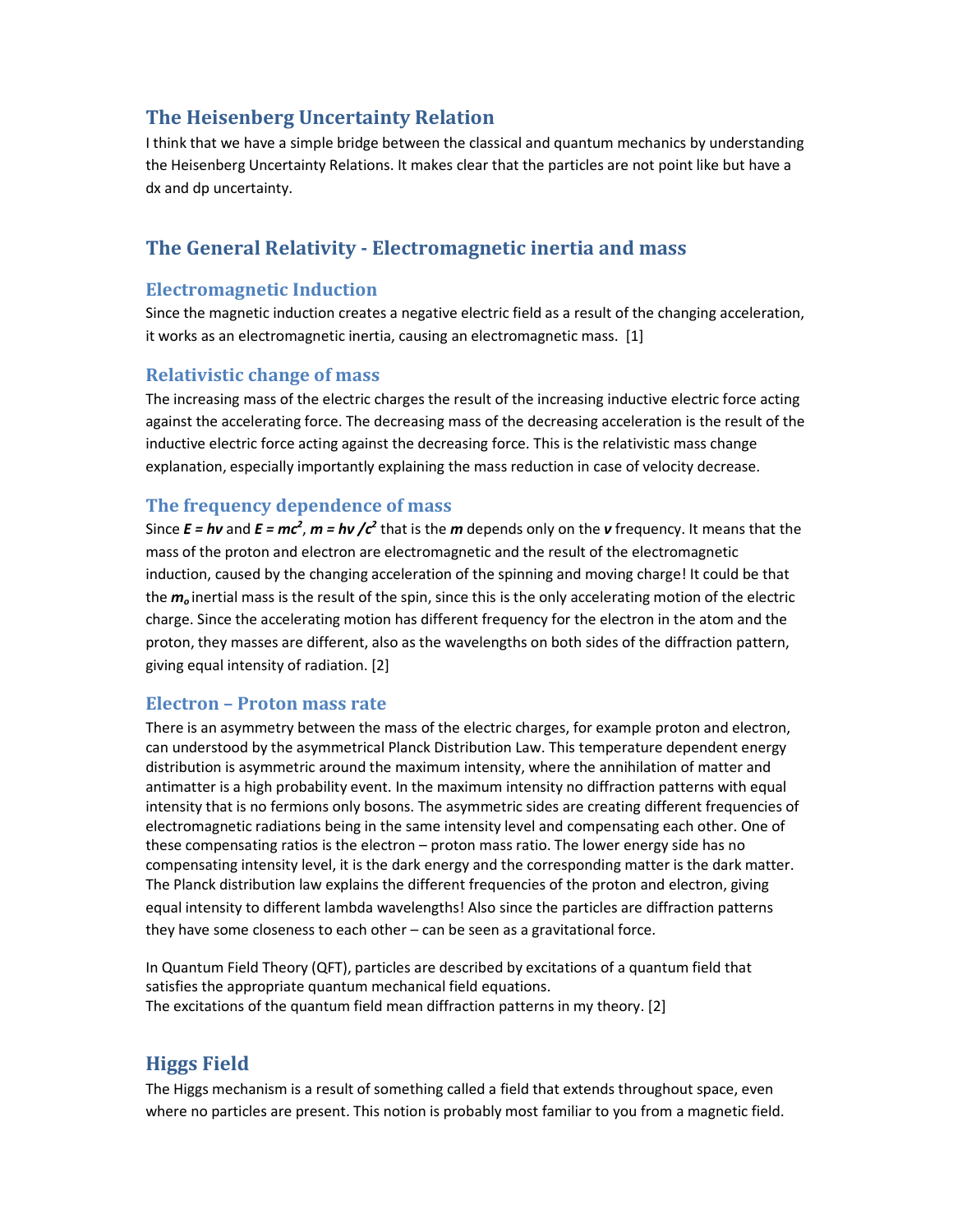You feel a force between a magnet and your refrigerator even when "nothing" is there. A field can fill "empty" space. The Higgs field extends throughout space. Elementary particles acquire their masses by interacting with this field. It is kind of like space is charged and particles get mass through their interactions with this charge.

The Higgs boson is not directly responsible for mass. The Higgs field is. The boson is a particle that tells us our understanding of this mechanism is correct. It also is a big clue as to where that field came from in the first place. Its discovery tells us that what we expected to be true was indeed correct, and it gives us clues as to what else might underlie the Standard Model. [4]

#### **The Higgs boson**

By March 2013, the particle had been proven to behave, interact and decay in many of the expected ways predicted by the Standard Model, and was also tentatively confirmed to have + parity and zero spin, two fundamental criteria of a Higgs boson, making it also the first known scalar particle to be discovered in nature, although a number of other properties were not fully proven and some partial results do not yet precisely match those expected; in some cases data is also still awaited or being analyzed.

In my opinion, the best explanation of the Higgs mechanism for a lay audience is the one invented by David Miller. You can find it here: http://www.strings.ph.qmul.ac.uk/~jmc/epp/higgs3.html . The field must come first. The boson is an excitation of the field. So no field, no excitation. On the other hand in quantum field theory it is difficult to separate the field and the excitations. The Higgs field is what gives particles their mass.

There is a video that gives an idea as to the Higgs field and the boson. It is here: http://www.youtube.com/watch?v=RIg1Vh7uPyw . Note that this analogy isn't as good as the Miller one, but as is usually the case, if you look at all the analogies you'll get the best understanding of the situation.

# **What is the Spin?**

So we know already that the new particle has spin zero or spin two and we could tell which one if we could detect the polarizations of the photons produced. Unfortunately this is difficult and neither ATLAS nor CMS are able to measure polarizations. The only direct and sure way to confirm that the particle is indeed a scalar is to plot the angular distribution of the photons in the rest frame of the centre of mass. A spin zero particles like the Higgs carries no directional information away from the original collision so the distribution will be even in all directions. This test will be possible when a much larger number of events have been observed. In the mean time we can settle for less certain indirect indicators.

# **The Weak Interaction**

Since the Higgs boson is necessary to the W and Z bosons, the dipole change of the Weak interaction and the change in the magnetic effect caused gravitation must be conducted. The Wien law is also important to explain the Weak interaction, since it describes the  $T_{\text{max}}$  change and the diffraction patterns change. [2]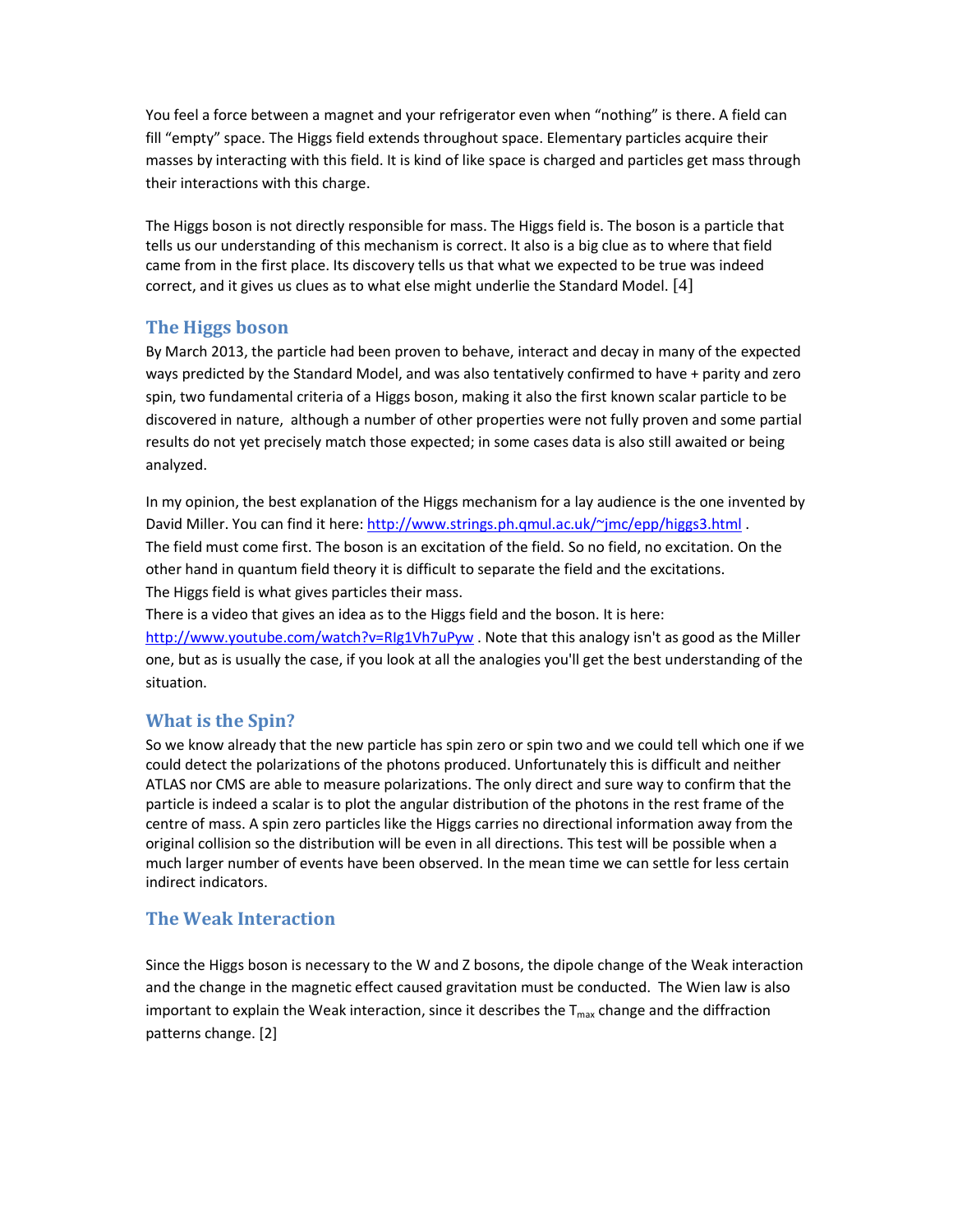# **Higgs mechanism**

The magnetic induction creates a negative electric field, causing an electromagnetic inertia. Probably it is the mysterious Higgs field giving mass to the charged particles? We can think about the photon as an electron-positron pair, they have mass. The neutral particles are built from negative and positive charges, for example the neutron, decaying to proton and electron. The wave – particle duality makes sure that the particles are oscillating and creating magnetic induction as an inertial mass, explaining also the relativistic mass change. Higher frequency creates stronger magnetic induction, smaller frequency results lesser magnetic induction. It seems to me that the magnetic induction is the secret of the Higgs field.

In particle physics, the Higgs mechanism is a kind of mass generation mechanism, a process that gives mass to elementary particles. According to this theory, particles gain mass by interacting with the Higgs field that permeates all space. More precisely, the Higgs mechanism endows gauge bosons in a gauge theory with mass through absorption of Nambu–Goldstone bosons arising in spontaneous symmetry breaking.

The simplest implementation of the mechanism adds an extra Higgs field to the gauge theory. The spontaneous symmetry breaking of the underlying local symmetry triggers conversion of components of this Higgs field to Goldstone bosons which interact with (at least some of) the other fields in the theory, so as to produce mass terms for (at least some of) the gauge bosons. This mechanism may also leave behind elementary scalar (spin-0) particles, known as Higgs bosons.

In the Standard Model, the phrase "Higgs mechanism" refers specifically to the generation of masses for the W<sup>±</sup>, and Z weak gauge bosons through electroweak symmetry breaking. The Large Hadron Collider at CERN announced results consistent with the Higgs particle on July 4, 2012 but stressed that further testing is needed to confirm the Standard Model.

# **Gravity from the point of view of quantum physics**

# **The Gravitational force**

The gravitational attractive force is basically a magnetic force.

The same electric charges can attract one another by the magnetic force if they are moving parallel in the same direction. Since the electrically neutral matter is composed of negative and positive charges they need 2 photons to mediate this attractive force, one per charges. The Bing Bang caused parallel moving of the matter gives this magnetic force, experienced as gravitational force.

Since graviton is a tensor field, it has spin  $= 2$ , could be 2 photons with spin  $= 1$  together.

You can think about photons as virtual electron – positron pairs, obtaining the necessary virtual mass for gravity.

The mass as seen before a result of the diffraction, for example the proton – electron mass rate Mp=1840 Me. In order to move one of these diffraction maximum (electron or proton) we need to intervene into the diffraction pattern with a force appropriate to the intensity of this diffraction maximum, means its intensity or mass.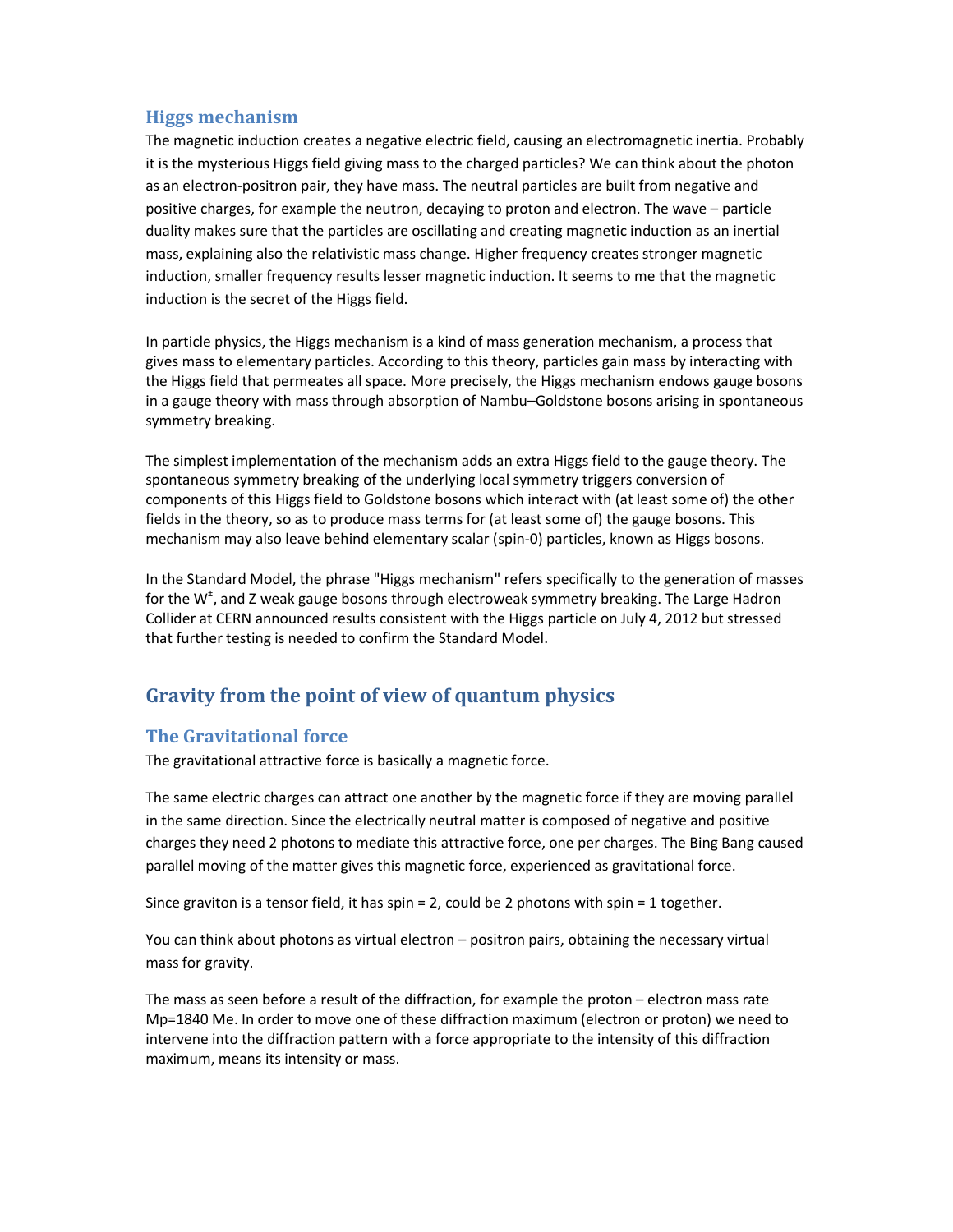The Big Bang caused acceleration created radial currents of the matter, and since the matter is composed of negative and positive charges, these currents are creating magnetic field and attracting forces between the parallel moving electric currents. This is the gravitational force experienced by the matter, and also the mass is result of the electromagnetic forces between the charged particles. The positive and negative charged currents attracts each other or by the magnetic forces or by the much stronger electrostatic forces!?

The gravitational force attracting the matter, causing concentration of the matter in a small space and leaving much space with low matter concentration: dark matter and energy. There is an asymmetry between the mass of the electric charges, for example proton and electron, can understood by the asymmetrical Planck Distribution Law. This temperature dependent energy distribution is asymmetric around the maximum intensity, where the annihilation of matter and antimatter is a high probability event. The asymmetric sides are creating different frequencies of electromagnetic radiations being in the same intensity level and compensating each other. One of these compensating ratios is the electron – proton mass ratio. The lower energy side has no compensating intensity level, it is the dark energy and the corresponding matter is the dark matter.

#### **The Graviton**

In physics, the graviton is a hypothetical elementary particle that mediates the force of gravitation in the framework of quantum field theory. If it exists, the graviton is expected to be massless (because the gravitational force appears to have unlimited range) and must be a spin-2 boson. The spin follows from the fact that the source of gravitation is the stress-energy tensor, a second-rank tensor (compared to electromagnetism's spin-1 photon, the source of which is the four-current, a first-rank tensor). Additionally, it can be shown that any massless spin-2 field would give rise to a force indistinguishable from gravitation, because a massless spin-2 field must couple to (interact with) the stress-energy tensor in the same way that the gravitational field does. This result suggests that, if a massless spin-2 particle is discovered, it must be the graviton, so that the only experimental verification needed for the graviton may simply be the discovery of a massless spin-2 particle. [3]

# **Conclusions**

The electric currents causing self maintaining electric potential is the source of the special and general relativistic effects. The Higgs Field is the result of the electromagnetic induction. The Graviton is two photons together.

The accelerated charges self-maintaining potential shows the locality of the relativity, working on the quantum level also. [1]

The Secret of Quantum Entanglement that the particles are diffraction patterns of the electromagnetic waves and this way their quantum states every time is the result of the quantum state of the intermediate electromagnetic waves. [2]

# **References**

[1] The Magnetic field of the Electric current and the Magnetic induction

Author: George Rajna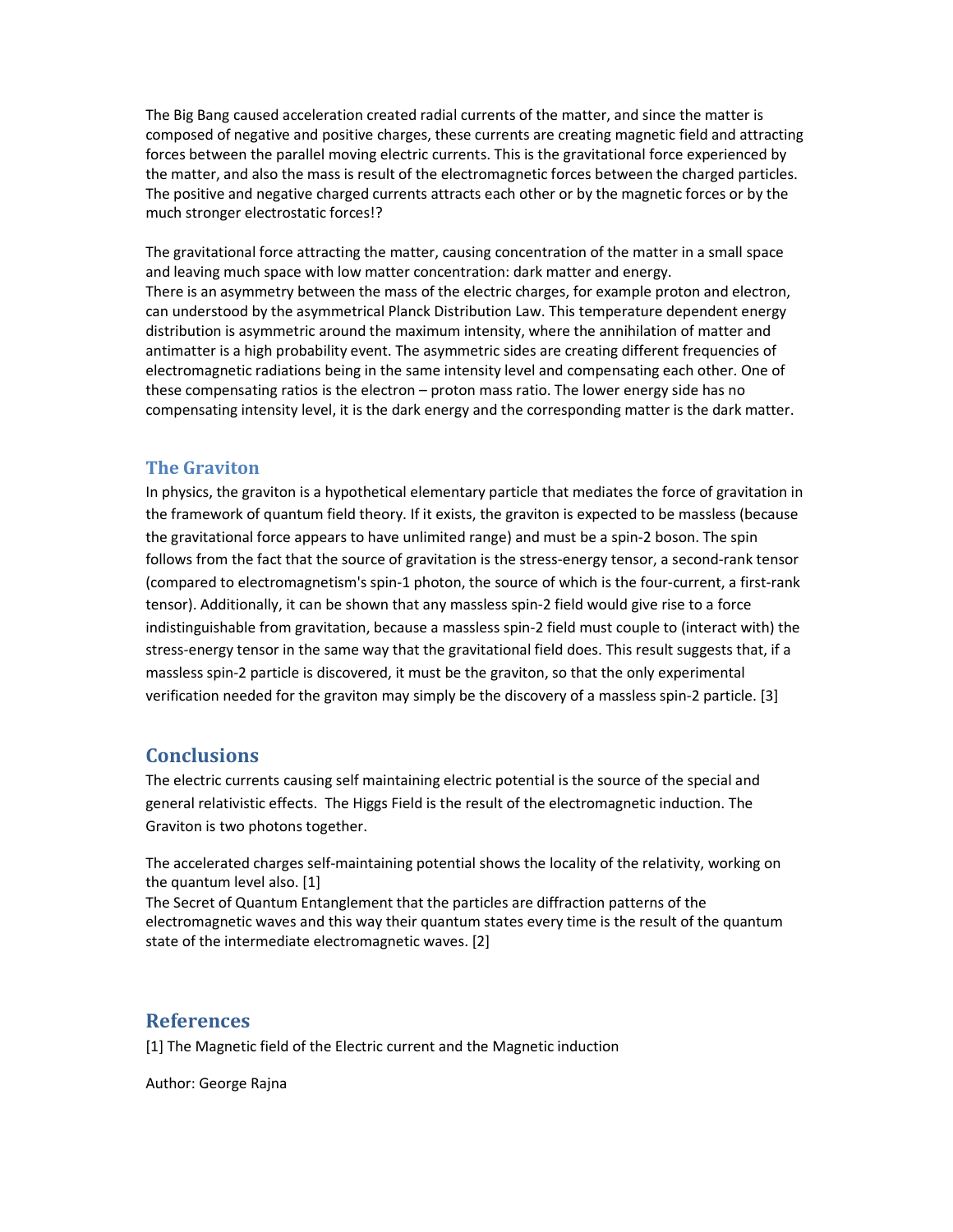Publication date: 15/09/2013

Website: Academia.edu

http://academia.edu/3833335/The\_Magnetic\_field\_of\_the\_Electric\_current

Last accessed: 28/02/2014

[2] 3 Dimensional String Theory

Author: George Rajna

Publication date: 13/06/2013

Website: Academia.edu

http://academia.edu/3834454/3 Dimensional String Theory

Last accessed: 28/02/2014

[3] Graviton Production By Two Photon and Electron-Photon Processes In Kaluza-Klein Theories With Large Extra Dimensions

Authors: David Atwood, Shaouly Bar-Shalom, Amarjit Soni

Journal reference: Phys.Rev. D61 (2000) 116011 Publication date: 21/09/1999

Website: Arxiv.org

http://arxiv.org/abs/hep-ph/9909392

Last accessed: 28/02/2014

[4] Explaining the Higgs – Interview with Lisa Randall, Professor of Science in Harvard's Department of Physics

By Sarah Sweeney, Harvard Staff Writer

Publication date: 13/01/2014

Website: Harvard Gazette

http://news.harvard.edu/gazette/story/2014/01/explaining-the-higgs/

Last accessed: 28/02/2014

[5] Quantum Entanglement

http://en.wikipedia.org/wiki/Quantum\_entanglement

[6] Space-based experiment could test gravity's effects on quantum entanglement